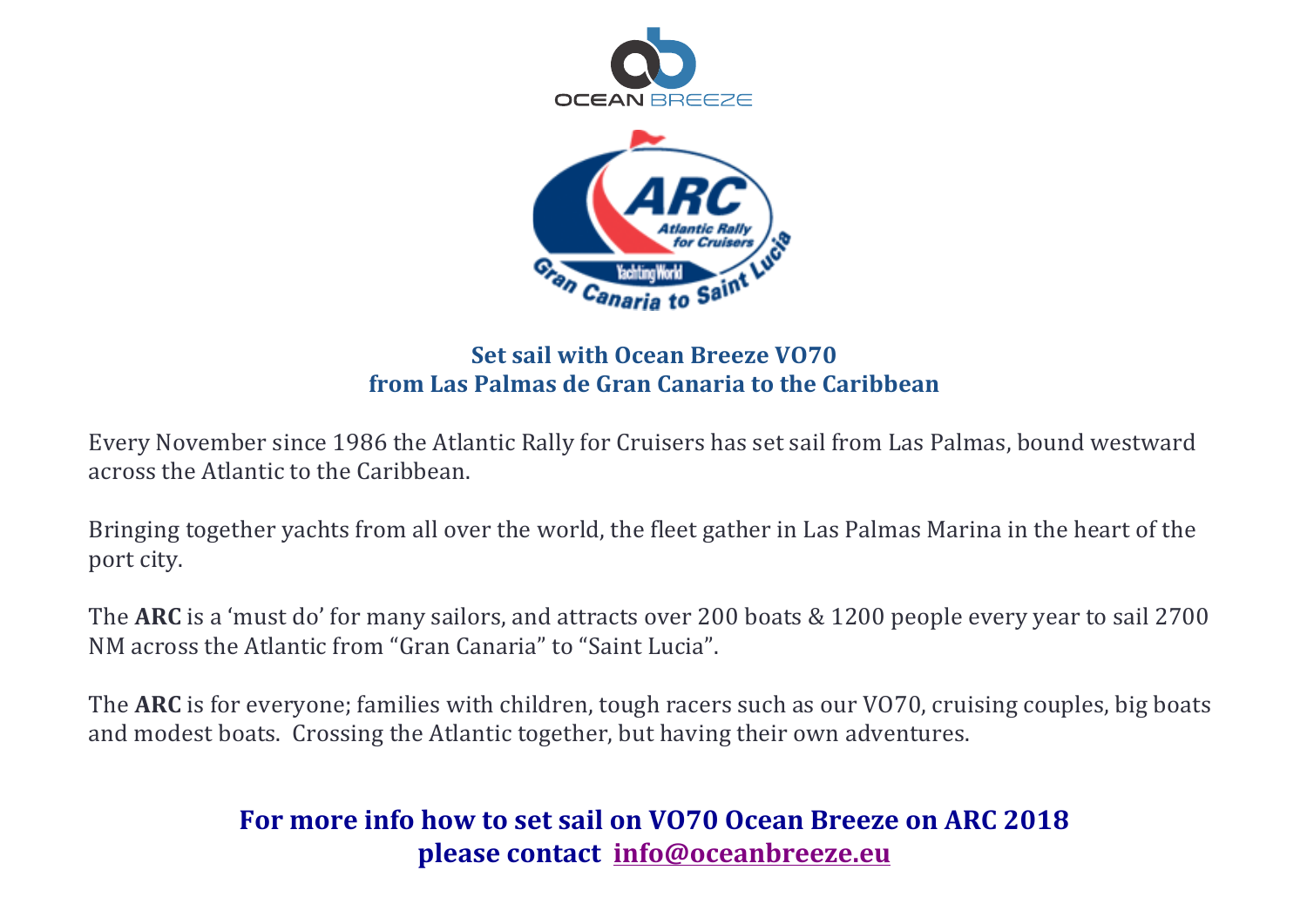

More than just a boat race, the ARC is about friendships made ashore in the two weeks of pre-departure activities continued over the radio net at sea.

It's about arriving in Saint Lucia to be met on the dock with a rum punch and a chilled beer, knowing you have achieved something fantastic - crossing an ocean on a small sailboat.

"I would like to take the opportunity to thank you and your team for a great event, and most probably one of the best experiences of my life" Max Klink, yacht Caro (GER)

#### **Las Palmas de Gran Canaria**

Las Palmas de Gran Canaria has been the 'home port' of the ARC since the very first edition of the rally in 1986. It is a natural departure point for boats crossing the Atlantic from Europe to the Caribbean, and all summer and autumn boats will converge on the port of Las Palmas from northern Europe and the Mediterranean.

Gran Canaria is located at the edge of the tradewind belt, so boats leaving the Canary Islands will sail south (until the butter melts, as the saying goes) until they pick up the north east tradewinds which **then blow them west across the Atlantic.** 

The ARC starts in late November when the tradewinds become established, and the boats arrive at **the end of the Caribbean hurricane season.**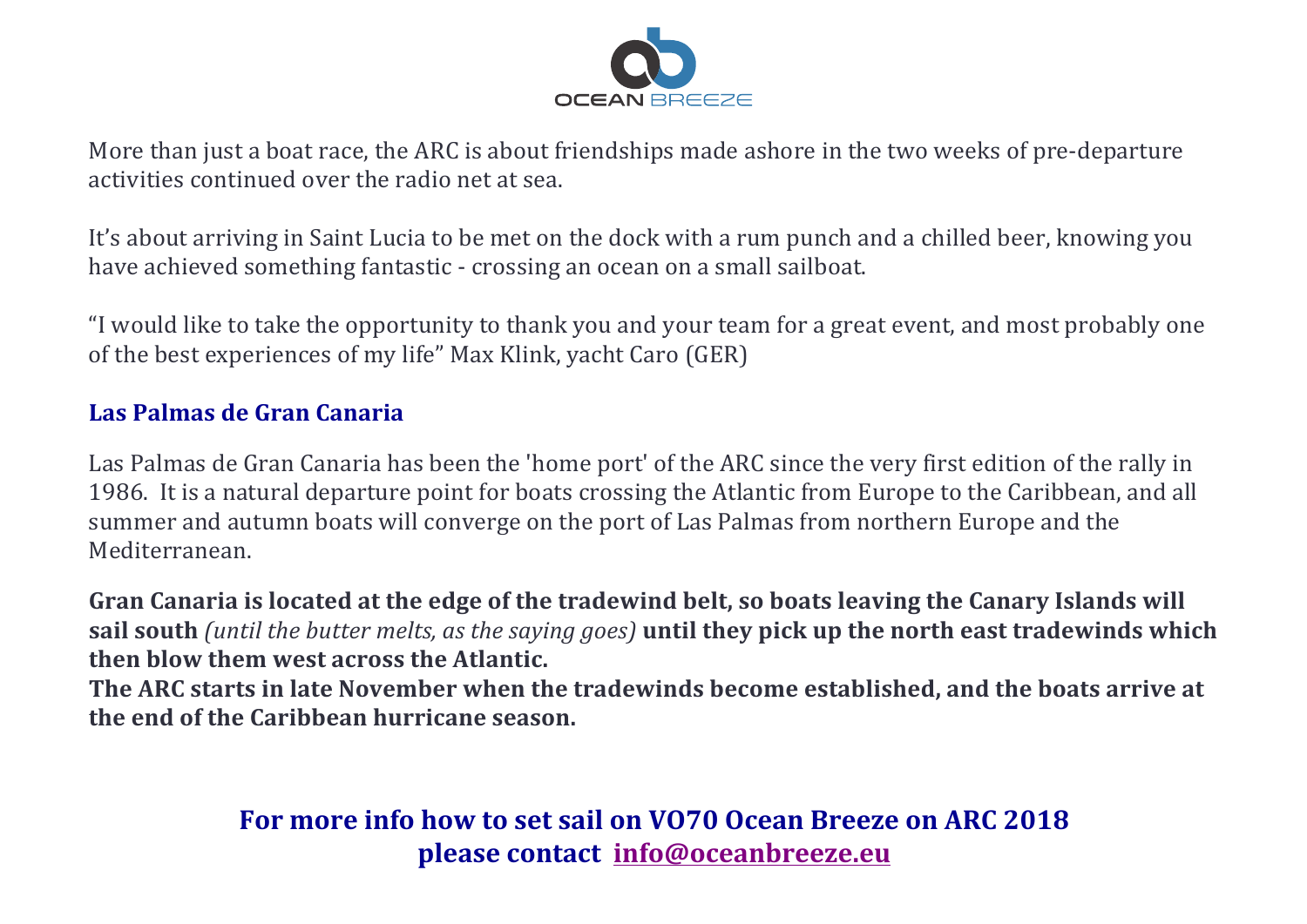

#### **VO70 Ocean Breeze - ARC 2018 Itinerary**

| <b>Date</b> | <b>Details for ARC Gran Canaria - Saint Lucia Direct</b>                                   |
|-------------|--------------------------------------------------------------------------------------------|
| 12 Nov      | <b>ARC</b> Office opens in Las Palmas & arrival VO70 Ocean Breeze in Las Palmas            |
|             | 18 - 20 Nov Latest date for "Ocean Breeze Transat Crew" to arrive in Las Palmas            |
|             | 21 - 24 Nov Training & Preparing "Ocean Breeze" for <b>ARC</b> Transat in Las Palmas       |
| 25 Nov      | <b>Start day</b><br>12:30 Multihulls<br>12:45 Racing Divisions<br>13:00 Cruising Divisions |
| 13-18 Dec   | Majority of ARC boats arrive in Rodney Bay                                                 |
| 21 Dec      | ARC finish line closes, 12:00 local time                                                   |
| 22 Dec      | Prize giving ceremony                                                                      |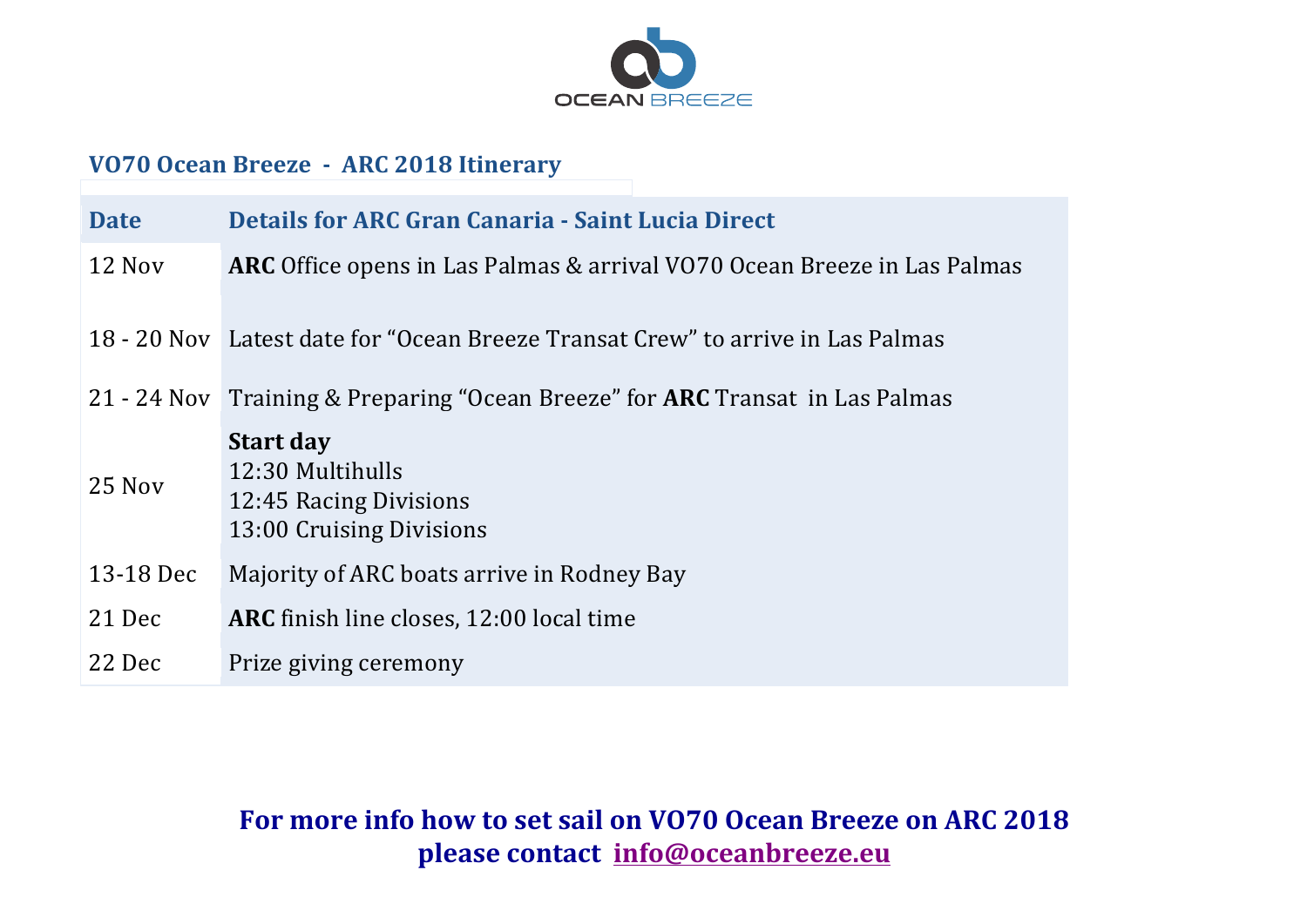

#### **Saint Lucia and Beyond**

There is so much to do on Saint Lucia that many sailors stay on the Island for Christmas, enjoying the warm Saint Lucian hospitality and beautiful island (and the rum punches...). Many ARC boats continue their Caribbean cruising in small groups, often meeting other ARC friends in Caribbean anchorages.

Every boat is welcomed to Rodney Bay Marina with rum punches, fresh fruit and chilled beer. No matter what time of day or night, the welcome party will be ready for you!

### **ARC Activities in Saint Lucia**

- Saint Lucia Tourism Authority welcome party
- Anse La Raye Fish Fry
- $\cdot$  Live music at the Boardwalk
- Tree planting excursion
- Marina manager's cocktail party
- ARC lectures Caribbean cooking and Caribbean cruising
- Pigeon Island party
- ARC prize giving ceremony